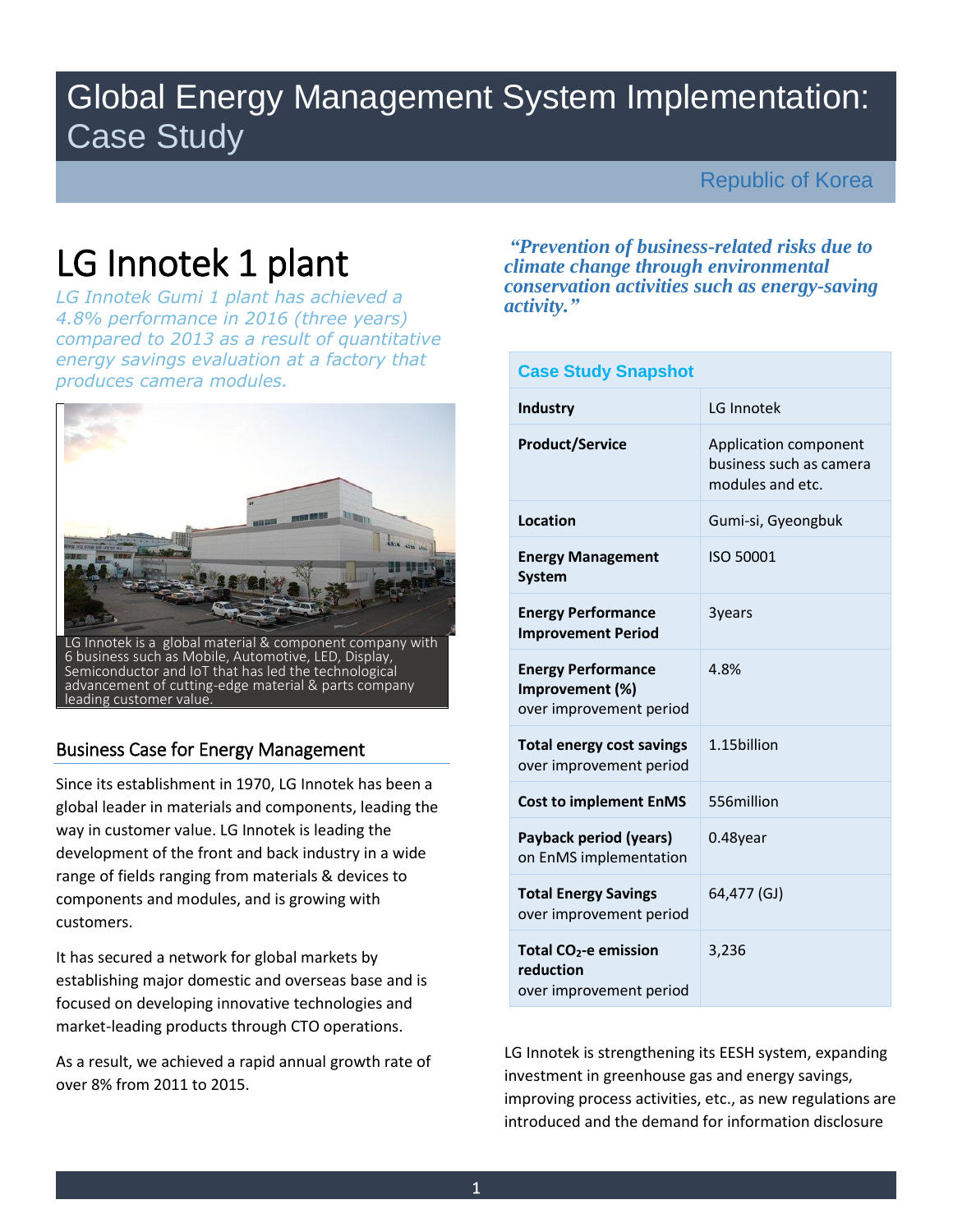on climate change response is expanded as the importance of the environment is emphasized globally. We are pursuing diverse activities in order to make the crisis of introducing regulations an opportunity to preempt the eco-friendly industry.

As part of these activities, we recognize that EESH (Energy, Environment, Safety, and Health) is the foundation of sustainable management and are making continuous improvements. Green Management, Green Company, Green Product, and Green Communication are set to reduce greenhouse gas emissions by 20% under the slogan of "Value Plus, Carbon Minus" in order to cope with climate change. We are setting up a major direction and pursuing the goal.



We are strengthening management of all processes from energy supply to use by operating energy use goals and planning, implementation, verification and improvement according to PDCA (Plan, Do, Check, Act). When new equipment arrives, it conducts energy precheck and registers and manages the facilities in the energy planning document and facility management system. Each year we report to management the results of energy cost unit goal setting, implementing plan establishment and action, confirmation of compliance with legal regulations through internal audit once a year, operation and management, and deducing and

ionstantly suring propriet sufficiency, and **effectiveness Energy management** Internal Execution and Management planning examination operation review Setup of main and Monitoring and Correction and precaution detailed goals measurement of inadequacy Review of energy management Laws and other requirements Convergence of the management's commitment and energy management policies *Fig. Energy Management Process*

implementing improvement tasks to our management in order to participate in energy saving activities.

## Business Benefits Achieved

LG Innotek selects key issues through prioritization by analyzing of importance among various sustainability management issues identified from internal and external stakeholders.

Issues related to corporate growth (securing product competitiveness and finding growth engines) and employee-related issues (human resources development, establishment of a safe workplace) and effective use of energy has been selected as a major issue this year after last year, and it is very interested in energy efficiency.

It has been recognized as an excellent energy saving company by being awarded as the prize of energy reducing award recipient and an excellent power saving Management Company by fulfilling demand reduction activities in accordance with the government energy policy.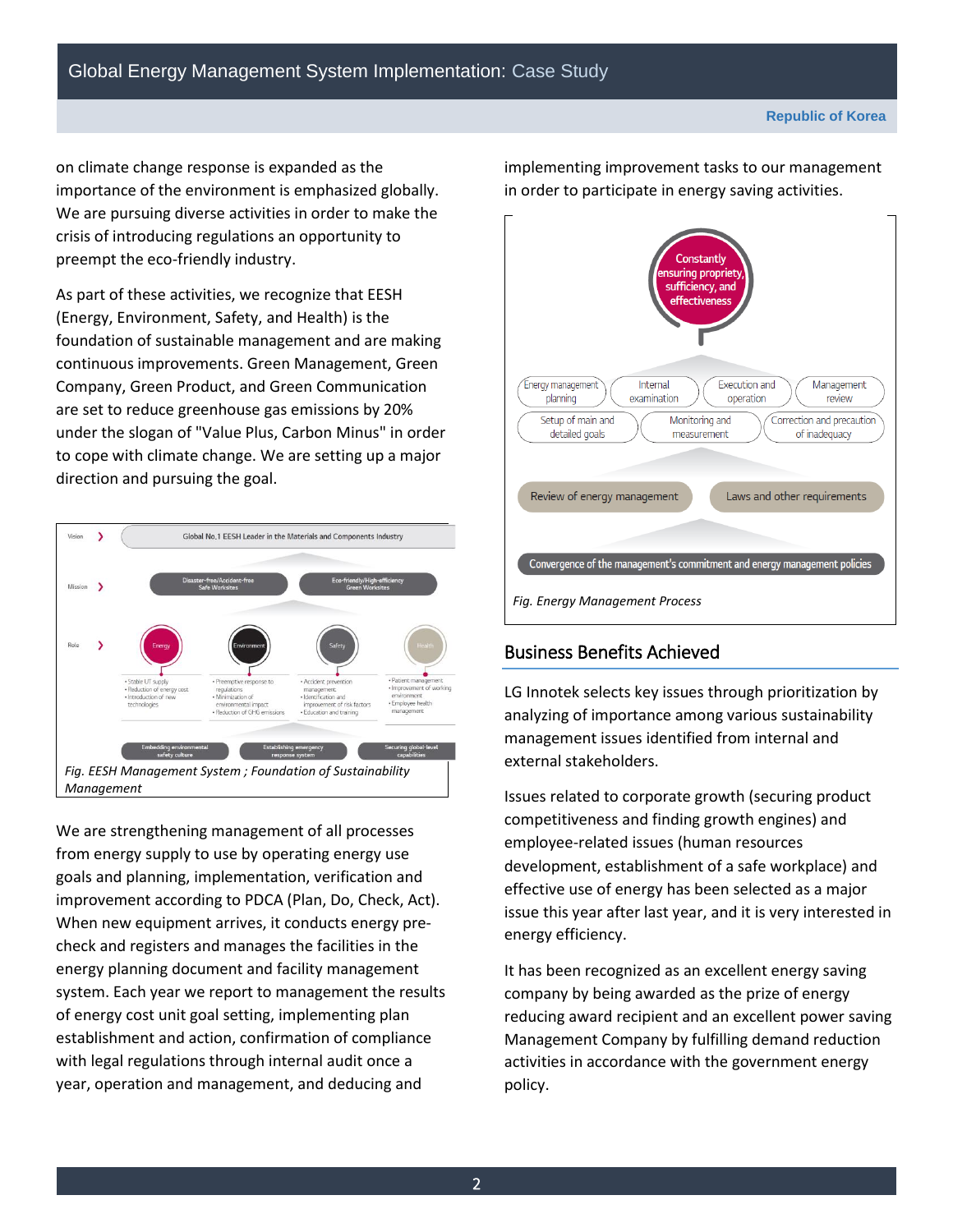In order to objectively evaluate these energy saving activities, we participated in the energy management system performance evaluation project promoted by the Korea Energy Agency and these achievements can be viewed under following for 3 years.

- Baseline period : 2013
- Project period : 2016
- Energy result (Electricity) : 4.0 %(48,430 GJ)
- Energy result (Thermal Energy) : 12.0 % (16,047 GJ)
- Energy result (total) :  $4.8\%$  (64,477 GJ)
- Energy reducing cost : 1.15billion/year

In LG Innotek Gumi 1 plant, energy efficiency was managed based on energy consumption compared to final production. However, LG Innotek Gumi 1 plant participated in the energy performance evaluation carried out by the Korea Energy Agency, and introduced energy management methods using more advanced statistics besides energy. Using these derived models, we improved the energy performance evaluation and internal energy management model.

## EnMS Development and Implementation

LG Innotek has introduced and operated the Energy Management System (ISO 50001) for more systematic savings.

#### **Organization**

Energy management organization of LG Innotek is organized throughout the company and the headquarters safety and environmental team who is under energy management agent manages the company's energy planning, review of domestic and foreign laws and regulations, and supports workplaces, and encourages energy savings by allocating energy targets for each workplace.

In the case of LG Innotek's Gumi 1 plant's safety and environmental team, it is investing in energy savings to improve the efficiency of common facilities and

manufacturing facilities, including energy management, instrument management, and UT facilities.

In addition, the manufacturing team at LG Innotek's Gumi 1 plant contributes to enterprise-wide energy management and reduction by conducting activities to reduce manufacturing facilities and on-site energy.



## **Energy review and planning**

#### **Understanding of the current situation**

By participating in the Korea Energy Agency's performance evaluation, Fence Diagram was created to enable the LG Innotek Gumi 1 Plant's energy to be identified.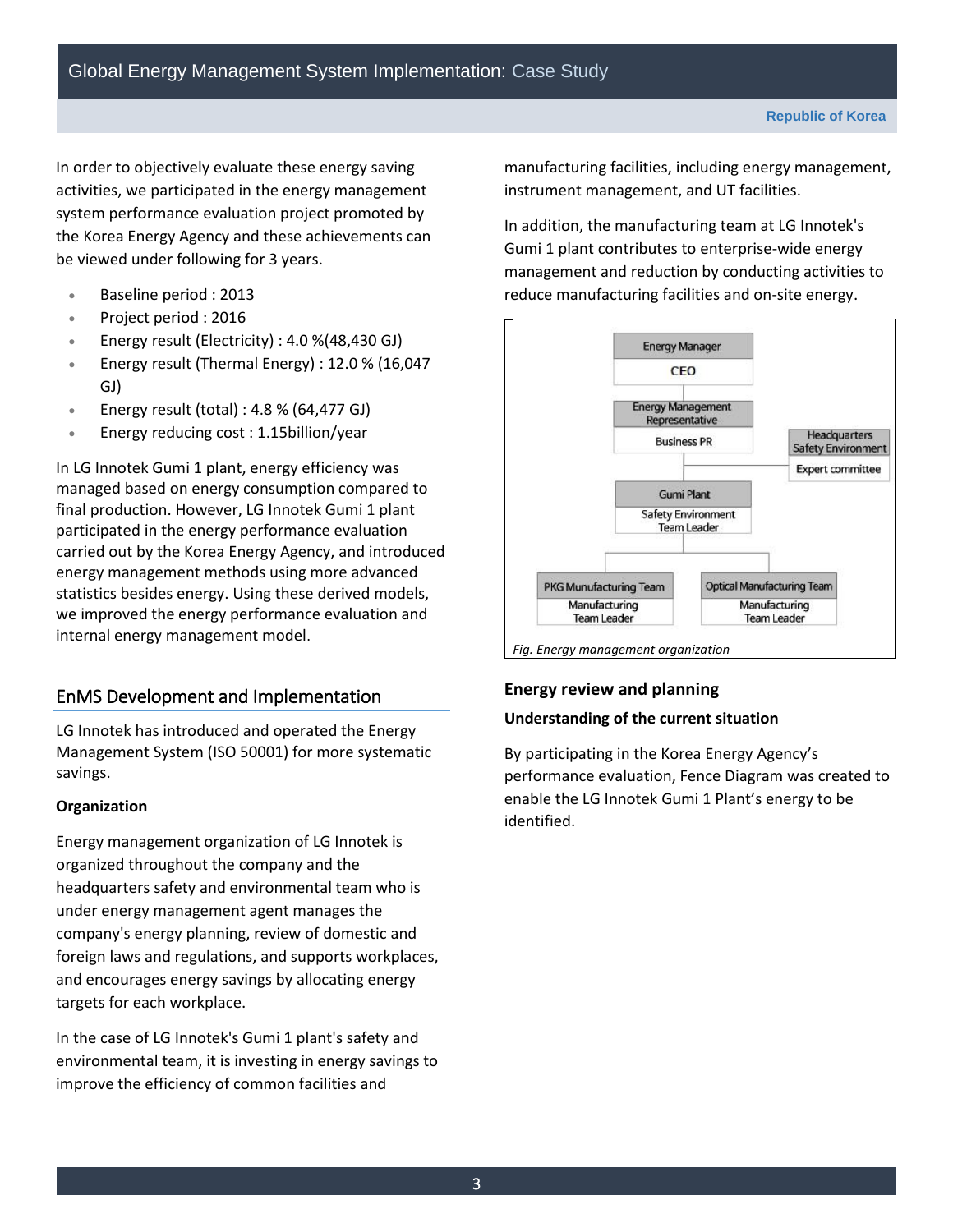

LG Innotek is a company that produces electric and electronic materials and most of the energy used in common facilities such as refrigerator and compressor because there are manufacturing processes for producing PKG, OS, and clean room.

#### **Significant Energy Use (SEU) Drawing**

Since LG Innotek's Gumi 1 plant has a clean room, it is very important to control the refrigerator and air conditioning facilities that have high energy consumption and the PKG and OS production process which is direct manufacturing process.

Accordingly, we designate production process facilities such as the refrigerator, air conditioning facilities and the PKG and OS production process which is direct manufacturing process as important energy use, develop continuous facility maintenance activities, and discover opportunities for energy improvement through operational efficiency management.

## *"Improving energy efficiency through oneperson saving investment."*

#### **Finding opportunities for improvement**

LG Innotek's Gumi 1 plant has been steadily promoting one-person saving investment, non-operating

equipment / peak management and applying it to lighting for small wind power generation. LG Innotek's Gumi 1 plant also finds and applies such as the electricity demand trading system.

We conduct the internal audit once a year to check on energy saving activities and draw up improvements. We also carry out activities such as optimal usage management, non-operating facility management, and facility efficiency improvement linked to facility operation.

In addition, EESH Global conferences share the excellent cases of energy saving conservation throughout the company and the award is given to excellent energy saving departments and individuals to encourage active energy saving participation.

To more actively reduce energy costs, we are continuously promoting energy saving ideas and field improvement activities that all employees and employees participate in.



*Fig. LG Innotek's Global EESH conferences* 

## **Energy Performance Check Identifying of Influential factors**

We predicted and analyzed the factors affecting each energy usage and derived the factors affecting energy consumption of LG Innotek.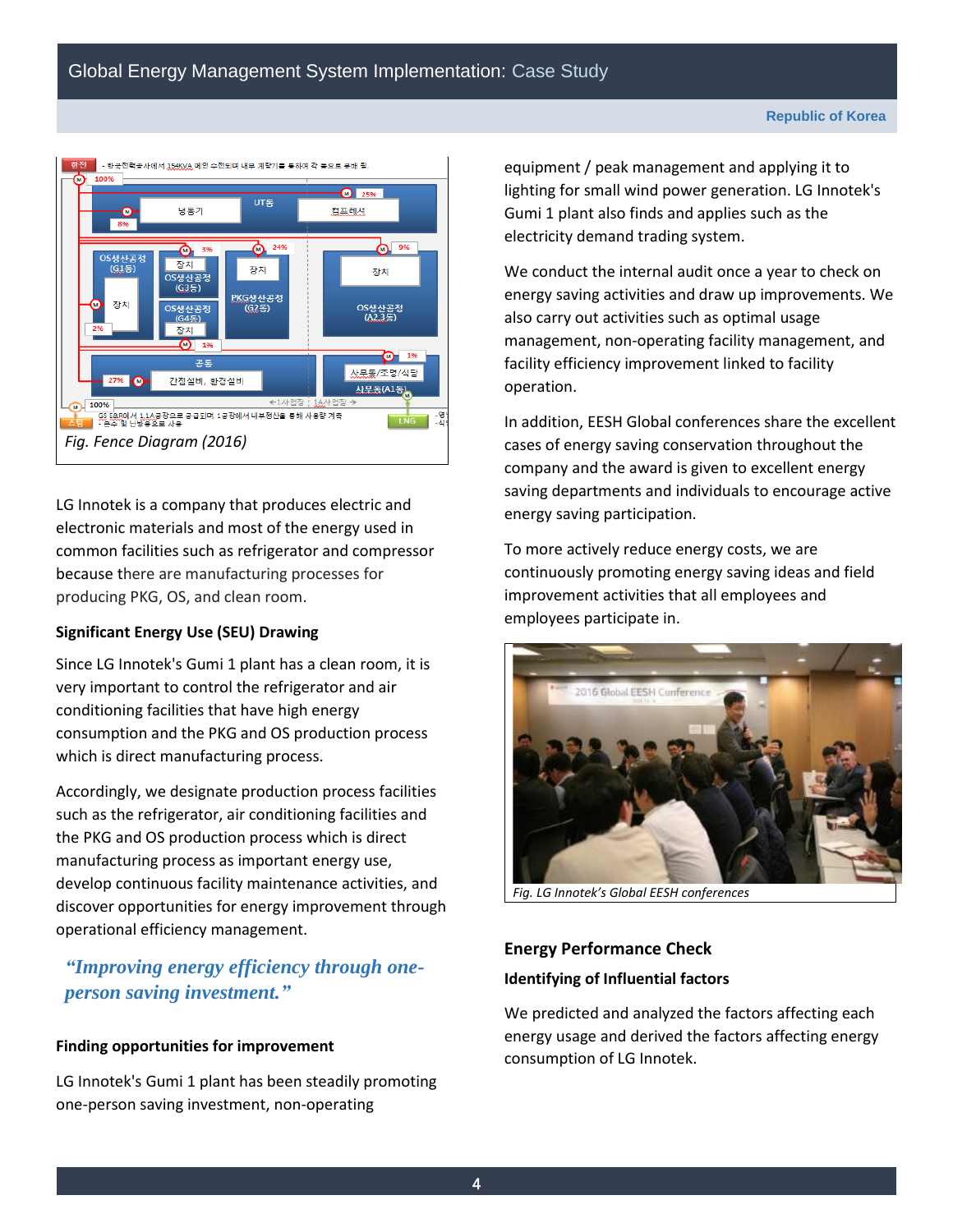| <b>Energy</b><br>source   | Independent Variable (P-Value)                            |         |         | F Test | Adj.           |  |  |
|---------------------------|-----------------------------------------------------------|---------|---------|--------|----------------|--|--|
|                           | Total<br>production                                       | CDD(22) | HDD(22) |        | R <sup>2</sup> |  |  |
| Electricity<br>(GJ)       | 1.12                                                      | 1.12    |         | 0.00   | 80.51%         |  |  |
| Thermal<br>Energy<br>(GJ) | Not applicable because of one influence<br>factor derived |         |         | 0.00   | 89.82%         |  |  |

#### **Energy performance drawing**

*Table. Deriving of influence factors* 

The energy performance of 2016 was 4.77% compared to 2013 using the derived influence factors.

| <b>Division</b>                                                                                                                                                                                                                                                                                                                                                                                                                                                                                                                                                                                | Year | Electricity(GJ) | <b>Thermal</b><br>Energy(GJ) | Total(GJ) |  |  |  |
|------------------------------------------------------------------------------------------------------------------------------------------------------------------------------------------------------------------------------------------------------------------------------------------------------------------------------------------------------------------------------------------------------------------------------------------------------------------------------------------------------------------------------------------------------------------------------------------------|------|-----------------|------------------------------|-----------|--|--|--|
| <b>Baseline</b><br>Period                                                                                                                                                                                                                                                                                                                                                                                                                                                                                                                                                                      | 2013 | 1,219,101       | 133,666                      | 1,352,768 |  |  |  |
| Reporting<br>Period                                                                                                                                                                                                                                                                                                                                                                                                                                                                                                                                                                            | 2016 | 1,170,671       | 117,620                      | 1,288,291 |  |  |  |
| Performance (GJ)                                                                                                                                                                                                                                                                                                                                                                                                                                                                                                                                                                               |      | 48,430          | 16,046                       | 64,476    |  |  |  |
| Performance (%)                                                                                                                                                                                                                                                                                                                                                                                                                                                                                                                                                                                |      | 3.97%           | 12.00%                       | 4.77%     |  |  |  |
| ←면간에너지원총합<br>◆ 역간 모델로 조정된 에너지원 총합<br>보고기간<br>비아산이가<br>1600000<br>140000<br>120000<br>100000<br>80000<br>60000<br>40000<br>20000<br><b>Maple</b><br><b>Map</b><br>number.<br>12020<br>10101<br>14/pay<br>14/page<br>11/100<br>ulupar<br>inland.<br>1000-<br>10100<br>CIUMPAL<br>and pay.<br>UNANY !<br>1New<br>11/par<br>Way.<br>12/par<br>Allah<br>AMPA <sub>00</sub><br>allee.<br><b>CANADA</b><br>10/00<br>1/2ay<br>allage.<br>1/par<br>14/pay<br>1/par<br>140A<br><b>Allen</b><br>alley.<br>1Nov.<br>AND BY<br>1000<br>1000<br>Alley.<br>11/par<br><b>Number</b><br><b>ART</b><br>APA<br>AP |      |                 |                              |           |  |  |  |

#### **Cost Benefit**

Energy saving activities was implemented through various activities such as optimization of conditioning facilities in the clean room, LED replacement, and recovery of waste heat from discharged water during the performance period (3 years).



We confirmed the energy cost savings of about KRW 1.21 billion during the performance period (2016) by implementing the energy efficiency improvement activities.

The payback period for the savings activities exclusive of the internal labor cost and EnMS Certification and related investment costs is about 0.5 years, and the energy management system was able to confirm significant energy savings.

#### **Communication, Education and Tool**

The headquarters is at the center, introducing and operating the energy management system (ISO 50001), and all the business sites are carrying out activities for energy management.

We have exchanged various opinions through the consultative group, shared energy saving and process improvement linked to waste elimination activities, and are continuously investing to save energy at all work sites.

We are continuously promoting the energy saving investment and process improvement linked with waste elimination activities and select employees in charge of each workplace and manufacturing department and conduct energy education once a year.

Energy-related information such as energy management system construction, energy saving performance, etc. is